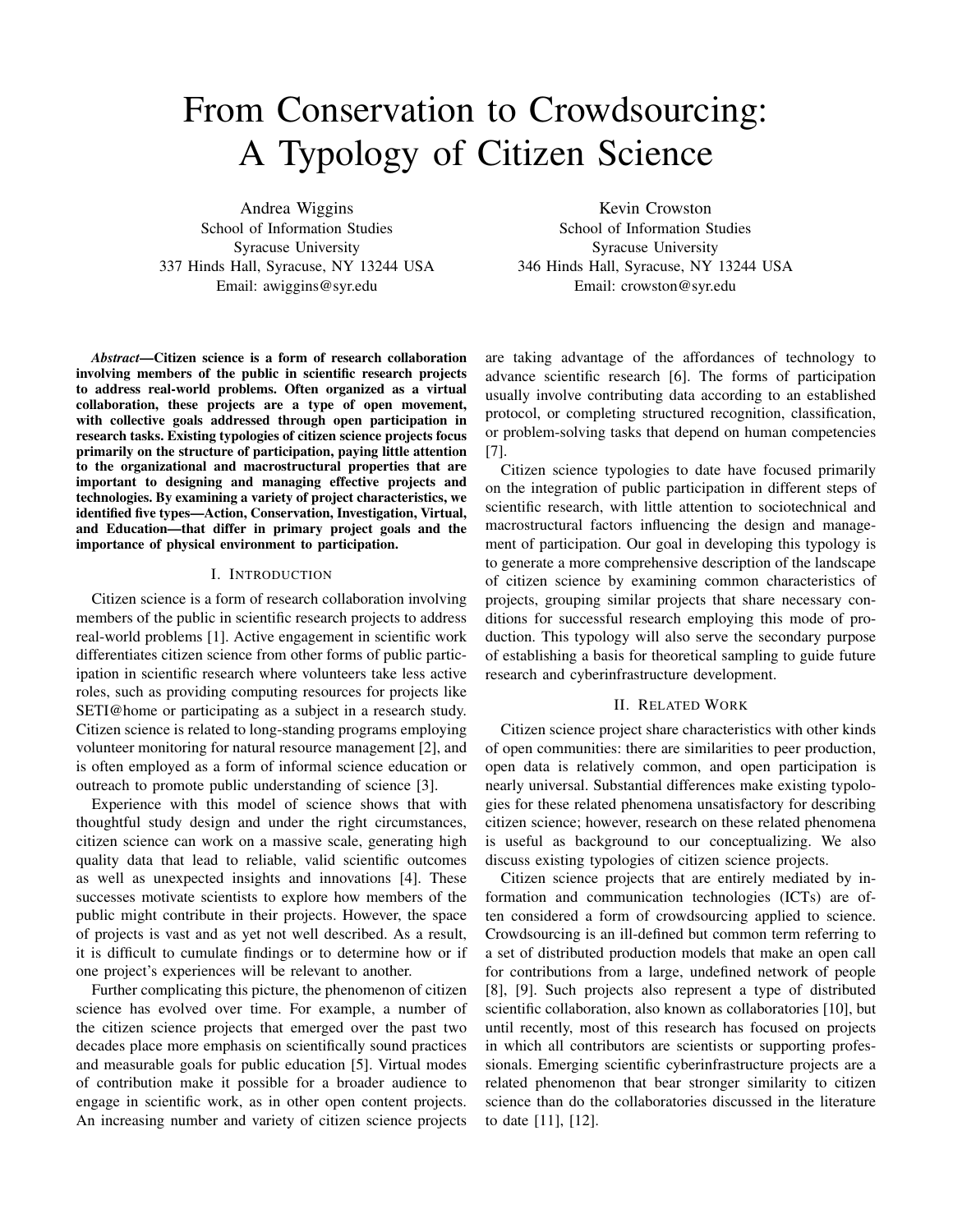Citizen science is clearly a different way of organizing online contribution than has been previously analyzed in the literature [13]. Unlike most online communities that have been studied, these projects are not self-organizing [14], [15], [16]. Citizen science does not represent peer production in the same sense as seen in prior work because the power structure of these projects is usually hierarchical. Furthermore, citizen science is not necessarily "open science," a term that refers to open source-like practices in formal scientific research settings. Many citizen science projects share data, but may not make the full research process publicly viewable for comment and discussion.

The structure of tasks is very similar to those of peer production, and the existing literature is helpful for understanding key aspects of citizen science [17], [18]. The hierarchical form of most projects differs from peer production, however, and likely creates a different sense of community with respect to authority, leadership, decision-making and sustainability [19]. Finally, there are strong similarities with respect to issues of motivation and progressive engagement that bear a striking resemblance to virtual communities or networks of practice, albeit with scientists as overseers of the community's practices [20], [21]. These prior models from studies of online communities of practice provide insight into the design of tasks and technologies to support citizen science communities.

In addition to considering the prior research on open communities, we review several typologies of public participation in research. In considering the wide range of roles for the public in scientific research, we examine three typologies from the ecological sciences in Table I, which describe several approaches to involving the public in research. The distinction between experts and non-experts, generally based on the acquisition of formal scientific training and credentials, is at the heart of most differentiations between forms of research practice. Large-scale citizen science projects present an interesting challenge to the dominant view of scientific expertise, as the assumption that volunteers are always nonexperts can be faulty.

These typologies examine the participation of the public by focusing on engagement in different steps of scientific research. The level of detail in these analyses differs, as do their final categorizations, yet they are largely in alignment. Table I lists the different steps in scientific inquiry that are considered in each of the typologies. The table also includes the definitions for three classes drawn from a recent report from the Center for the Advancement of Informal Science Education [22], which makes the most comprehensive assessment of participation models in citizen science.

Besides evaluating the stages of scientific inquiry in which the public is involved, Cooper et al. [23] include additional details of research, education, and management goals, which are contrasted in a framework for integrating individual property owners in monitoring and active conservation efforts in residential areas. The research models in the typology demonstrate the interplay of scientist and landowner roles in adaptive management practices, which apply scientifically informed

| <b>Stage of Inquiry</b>                | ಕ<br>đ<br>Cooper | Wilderman | ಸ<br>đ<br>Bonney | Contributory | Collaborative | $_{Co-created}$ |
|----------------------------------------|------------------|-----------|------------------|--------------|---------------|-----------------|
| Define question                        |                  |           |                  |              |               | X               |
| Gather information                     |                  |           |                  |              |               | X               |
| Develop hypotheses                     |                  |           |                  |              |               | X               |
| Design study                           |                  |           |                  |              | (X)           | X               |
| Data collection                        |                  |           |                  | X            | X             | X               |
| Analyze samples                        |                  |           |                  |              | X             | X               |
| Analyze data                           |                  |           |                  | (X)          | X             | X               |
| Interpret data                         |                  |           |                  |              | (X)           | X               |
| Draw conclusions                       |                  |           |                  |              | (X)           | X               |
| Disseminate results                    |                  |           |                  | (X)          | (X)           | X               |
| Discuss results & ask<br>new questions |                  |           |                  |              |               | X               |

TABLE I

VOLUNTEER INVOLVEMENT IN ENVIRONMENTAL SCIENCE TYPOLOGIES, WITH DEFINITIONS OF PARTICIPATORY SCIENCE MODELS.  $\sqrt{=}$  INCLUDED IN MODEL;  $X =$  PUBLIC INCLUDED;  $(X) =$  PUBLIC SOMETIMES INCLUDED.

natural resource management strategies in an iterative process of intervention, evaluation, and revision.

Distinguishing *community science* from *citizen science* based on the community control of the inquiry, Wilderman [24] proposes an alternate typology that includes community consulting, community-defined research, community workers, and community-based participatory research. These categories are congruent with those presented elsewhere with some relatively small variations, and the author differentiates between two forms of community workers models based on whether or not analysis activities are exclusive to scientists, also adding a category in which the community is engaged in a consultative capacity, represented as "science for the people". Contrasting this practice against "science by the people" casts the typical scientist-initiated project model in a negative light; a more neutral perspective might suggest "science with the people" as another potential characterization.

A comprehensive, educationally-focused technical report that summarizes many of these views discusses *contributory*, *collaborative*, and *co-created* projects, shown in Table I, synthesizing many of the prior typologies [22]. The authors examined case study projects with a rubric-based evaluation to make a multi-faceted assessment of outcomes in several key focus areas. The final framework resembles a simpler variation on the other models, but includes more detail with respect to the steps of scientific inquiry in which volunteers may be included, moving the sophistication of the typology up a level despite its apparent simplicity.

These and other prior efforts targeted at understanding the defining features of citizen science projects have focused almost exclusively on the types of scientific tasks performed by volunteers, leading to a limited though functional view of participation. The typologies to date have given little consideration to the alignment of the organizational characteristics, enabling technologies, and goals of projects. Building on this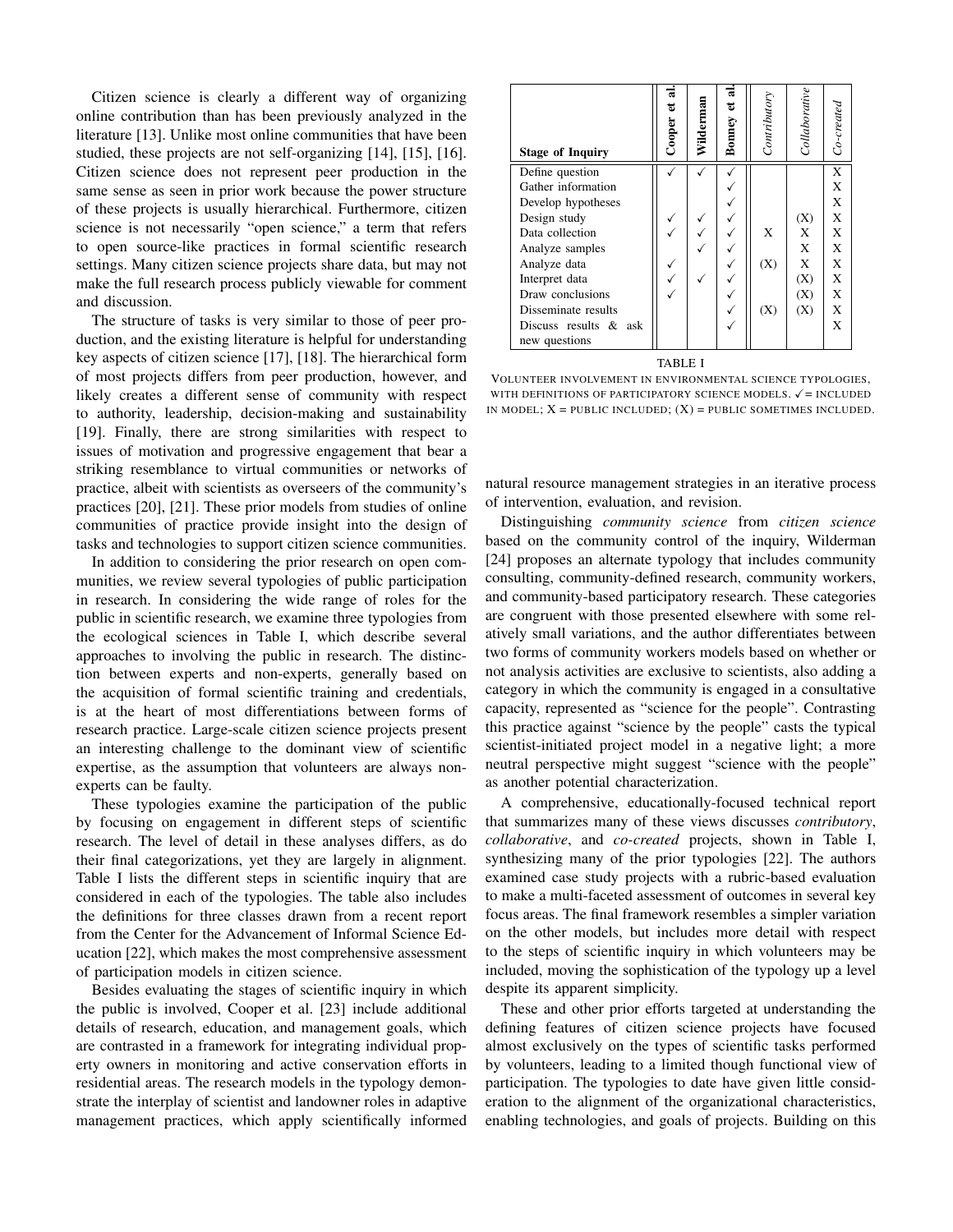work, we examine a much broader range of characteristics to develop a typology focused instead on project goals and uses of technology to overcome the limitations of virtuality, which can help inform the development of cyberinfrastructure to support citizen science.

# III. METHODS

In this section, we describe the process we used to construct an empirically-grounded typology of citizen science projects. Our approach started with landscape sampling of projects, which were then coded on 80 facets for inductive, qualitative clustering based on subsets of these dimensions.

## *A. Data Set and Sampling Methods*

Drawing on existing directories of citizen science projects<sup>1</sup>, we examined a substantial number of additional features of these projects beyond those documented in the existing directory descriptions. The definition of citizen science that we employed for sampling is a project in which a professional researcher collaborates with volunteers in scientific research, meaning that these are frequently (but not always) scientistinitiated projects. As a sampling frame, the online directories of projects allowed us to select projects that are considered to be citizen science initiatives by an independent third party.

#### *B. Landscape Sampling*

Citizen science is a relatively new phenomenon, despite its roots in decades of volunteer monitoring practices. As a result, our sampling method was purposive, seeking to identify a sample of projects that is comprehensive in type rather than frequency. We employed the landscape sampling method discussed in [25], with sample selection resembling a form of ecological population study in which the researcher attempts to identify all unique types in an environment prior to assessing frequency of occurrence. This selection of projects specifically focused on identifying as broad a range of project types as possible, concluding when the addition of more projects no longer yielded particularly distinctive characteristics or combinations of features.

Landscape sampling provided an excellent approach for inductive typology development, but has inherent limitations as well. While it is useful for describing and categorizing a broad range of citizen science projects, we cannot use this sample to draw statistically representative conclusions about citizen science projects. The typology presented here does discuss the relative frequency of some facets according to type where these were consistent with other project characteristics, but does not discount the possibility (or likelihood) of counterexamples for the trends identified within each class. Table III-B provides a brief overview of the sampled projects that we evaluated for our typology.

#### *C. Analysis*

The analysis process began with identifying a wide range of facets to describe citizen science projects. The facets were drawn from a conceptual model we constructed to describe citizen science projects [26], including inputs, processes and outputs at both the project and participant level. Given the exploratory nature of this work, the intent was to employ a very broad and inclusive set of characteristics for later revision with the addition of empirical evidence.

We then assessed each project across approximately 80 facets. These facets included details on project demographics (e.g., age, geographic range, research discipline, stated goals), organizational features (e.g., affiliations, funding sources, tax status), participation design (e.g., task types, skills or tools required), educational features (e.g., informal learning resources, curricular materials), outcomes (e.g., publications, protocol revisions, innovations), technologies (e.g., communication tools, web site features), processes (e.g., data validation, volunteer management, communication) and data management (e.g., data sharing, ownership, stewardship). In addition to several interviews with project leaders, data were drawn primarily from project websites or other published descriptions, which poses some limits on data quality and completeness. For example, it was frequently difficult to find concrete details on outcomes, such as annual contribution rates, revisions to the project design, or changes to the size of the contributor base. The data collection process also resulted in many refinements to the list of facets—some facets were split into multiple parts, while others were abandoned as either uninteresting in light of the evidence, or impossible to adequately assess with these data collection methods.

Finally, the set of projects was manually clustered using an inductive, qualitative approach. The facets with the most complete and unambiguous data were employed for clustering, with nominal coding of each facet followed by grouping and sorting projects according to related sets of facets. For example, a set of four facets including project funding sources and specific sustainability measures (donations, sponsorships, and commerce) were grouped together for consideration and comparison against other sets of facets, such as five common types of organizational affiliations (academic, community/NGO, federal, state/municipal, other).

These groupings of facets, along with stand-alone facets like research discipline and geographic scope, were then carefully examined for commonalities across projects. The dominant goals of the project, combined with the role of the physical environment, generated a clear separation of project types that revealed other patterns of values that tended to co-occur, providing further evidence for the utility of this characteristic as a distinguishing feature. This division of projects into types is not the only possible organization, a point we will return to in the discussion. Further, due to the relatively small number of projects and the nominal or qualitative data for many facets, we did not attempt a quantitative cluster analysis, which we will undertake in future work.

<sup>&</sup>lt;sup>1</sup>Citizen Science Toolkit, http://www.citizenscience.org, and Science for Citizens, http://www.scienceforcitizens.net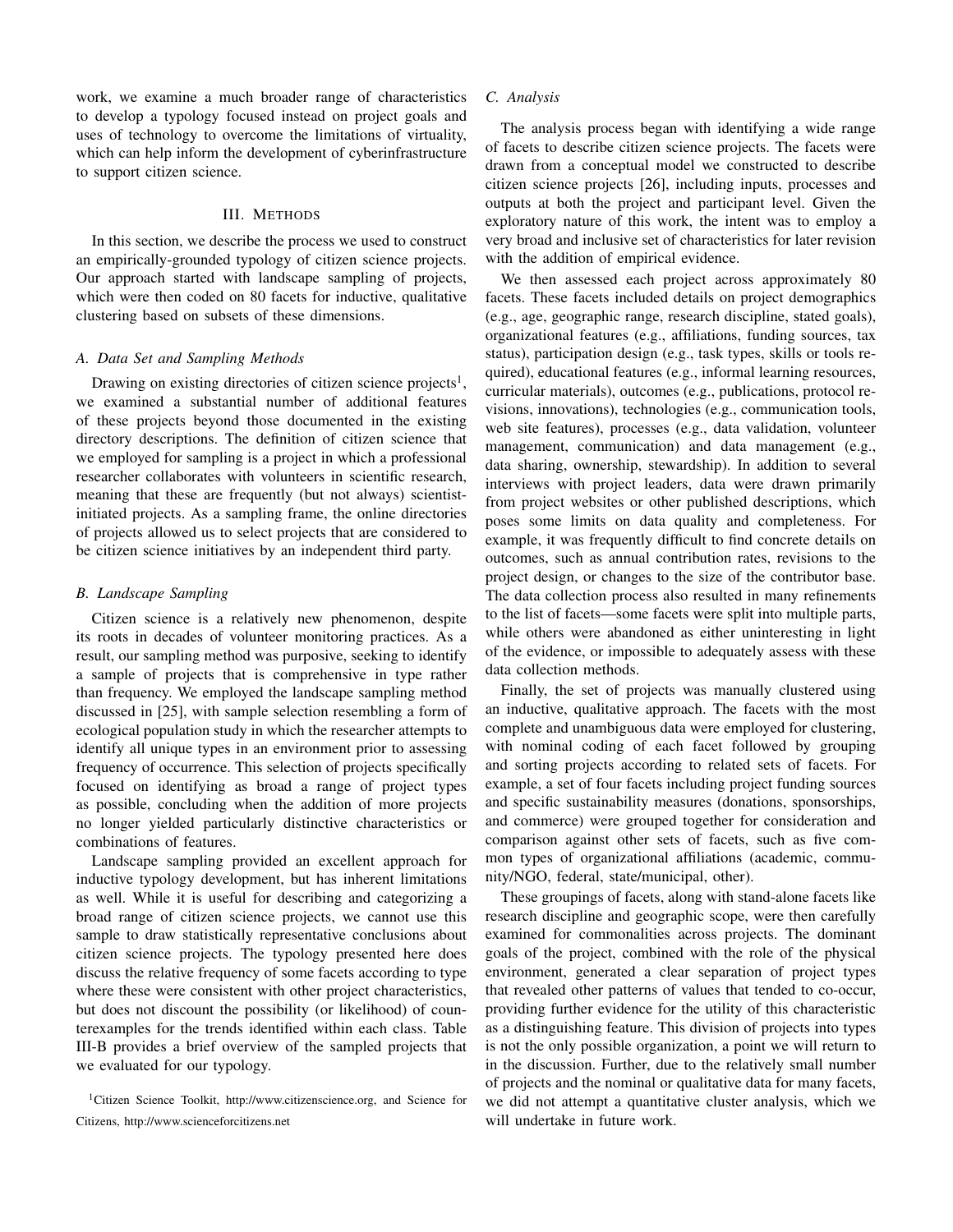| Project                              | <b>URL</b>                      | <b>Type</b>   | <b>Description</b>                                   |
|--------------------------------------|---------------------------------|---------------|------------------------------------------------------|
| ReClam the Bay                       | www.reclamthebay.org            | Action        | Restoring local bay's clams and oysters              |
| Shermans Creek Conservation          | www.shermanscreek.org           | Action        | Protecting local creek                               |
| Association                          |                                 |               |                                                      |
| Did You Feel It?                     | earthquake.usgs.gov/eqcenter    | Conservation  | Collecting earthquake intensity data                 |
|                                      | /dyfi                           |               |                                                      |
| Twitter Earthquake Detection Program | recovery.doi.gov/press/us-      | Conservation  | Collecting real-time earthquake data                 |
|                                      | geological-survey-twitter-      |               |                                                      |
|                                      | earthquake-detector-ted/        |               |                                                      |
| Missouri Stream Team Program         | www.mostreamteam.org            | Conservation  | River conservation                                   |
| Spotting the Weedy Invasives         | www.rci.rutgers.edu/~trails     | Conservation  | Locating invasive plants                             |
| Invasive Plant Atlas of New England  | nbii-nin.ciesin.columbia.edu/   | Conservation  | Creating regional invasive plant database            |
|                                      | ipane                           |               |                                                      |
| Northeast Phenology Monitoring       | www.usanpn.org                  | Conservation  | Monitoring phenology (seasonal life cycles)          |
| What's Invasive                      | www.whatsinvasive.com           | Conservation  | Locating invasive plants                             |
| Monarch Larvae Monitoring Project    | www.mlmp.org                    | Investigation | Collecting monarch butterfly distribution data       |
| Who's Whoo-ing                       | www.mianus.org/owlcall          | Investigation | Mapping suburban owl habitats                        |
| Community Collaborative Rain,        | www.cocorahs.org                | Investigation | Collecting precipitation data                        |
| Hail and Snow Network                |                                 |               |                                                      |
| Great Sunflower Project              | www.greatsunflower.org          | Investigation | Collecting pollinator service (bee) data             |
| Firefly Watch                        | www.mos.org/fireflywatch        | Investigation | Collecting firefly distribution and activity data    |
| Gravestone Project                   | www.goearthtrek.com/            | Investigation | Measuring weathering to study acid rain              |
|                                      | Gravestones/Gravestones.html    |               |                                                      |
| <b>SnowTweets</b>                    | www.snowtweets.org              | Investigation | Mapping snow depth                                   |
| eBird                                | www.eBird.org                   | Investigation | Collecting bird observations                         |
| The Lost Ladybug Project             | www.lostladybug.org             | Investigation | Collecting data about ladybug distribution           |
| Bay Area Ant Survey                  | www.calacademy.org/             | Investigation | Collecting data on local ants                        |
|                                      | science/citizen_science         |               |                                                      |
| FoldIt                               | www.fold.it                     | Virtual       | Proving human superiority at protein folding         |
| The Open Dinosaur Project            | opendino.wordpress.com          | Virtual       | Creating dinosaur limb bone measurement database     |
| Stardust@home                        | stardustathome.ssl.berkeley.edu | Virtual       | Finding interstellar dust particles                  |
| Galaxy Zoo                           | www.galaxyzoo.org               | Virtual       | Classifying images of galaxies                       |
| Project Implicit <sup>*</sup>        | implicit.harvard.edu/           | Virtual       | Examining hidden biases                              |
|                                      | implicit/research               |               |                                                      |
| The Smell Experience Project*        | psych-institute.med.nyu.edu/    | Virtual       | Collecting stories about changes in sense of smell   |
|                                      | research/submit-story           |               |                                                      |
| Perfect Pitch Test*                  | perfectpitch.freehostia.com/    | Virtual       | Determining whether perfect pitch differs by timbres |
|                                      | info_eng.html                   |               |                                                      |
| What on Earth                        | www.whatonearth.org.uk          | Education     | Collecting images of organisms for identification    |
| Radio Jove Project                   | radiojove.gsfc.nasa.gov         | Education     | Learning about radio astronomy                       |
| Fossil Finders                       | www.fossilfinders.org           | Education     | Learning about Devonian fossils                      |
| Globe at Night                       | www.globeatnight.org            | Education     | Learning about light pollution                       |

*\** These projects are not considered citizen science because participants are subjects rather than collaborators; they are included for completeness.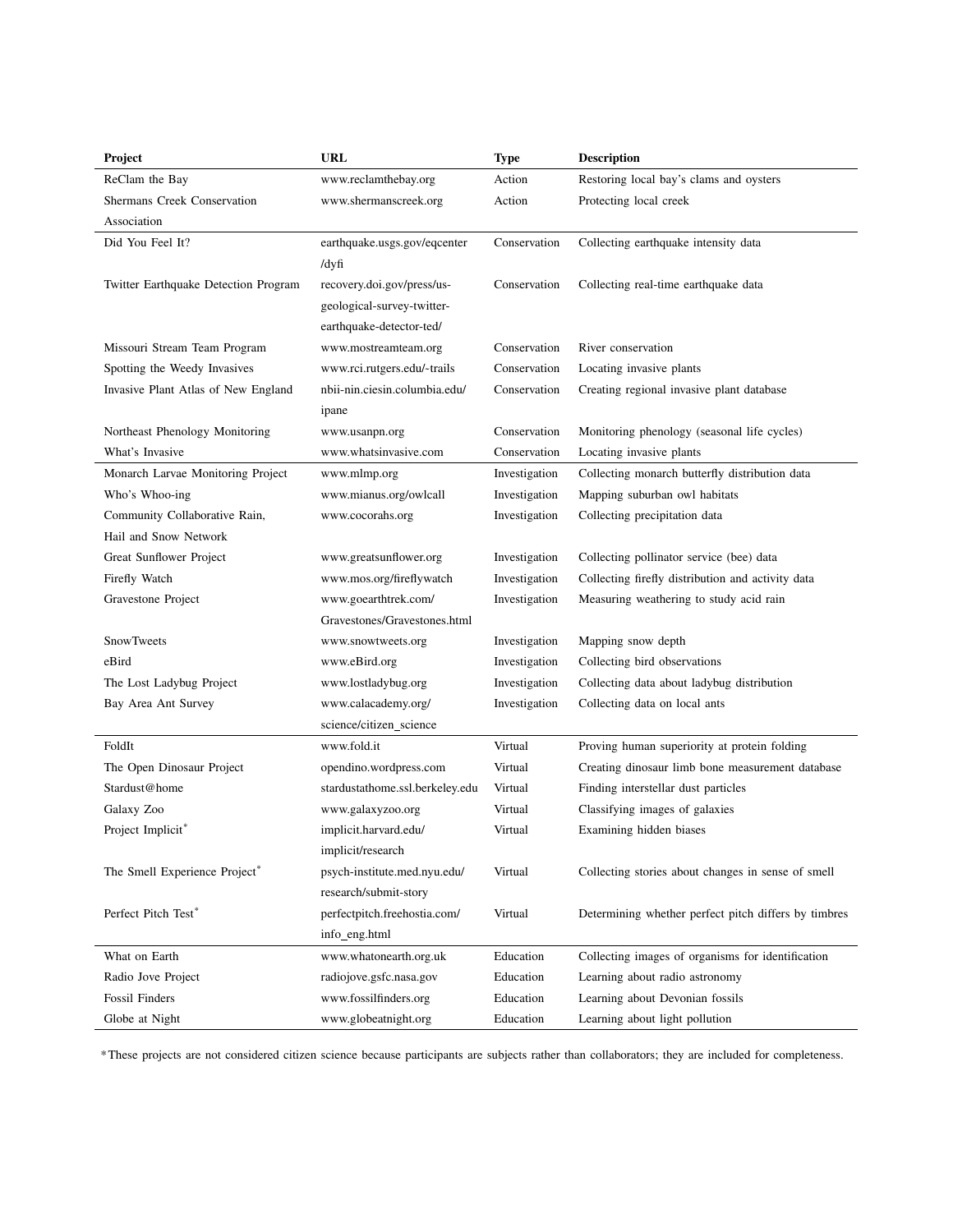#### IV. FINDINGS: TYPES OF CITIZEN SCIENCE

Based on the clustering, we identified five mutually exclusive and exhaustive types of projects, which we labelled Action, Conservation, Investigation, Virtual and Education. Action projects employ volunteer-initiated participatory action research to encourage participant intervention in local concerns. Conservation projects address natural resource management goals, involving citizens in stewardship for outreach and increased scope. Investigation projects focus on scientific research goals in a physical setting, while Virtual projects have goals similar to Investigation projects, but are entirely ICT-mediated and differ in a number of other characteristics. Finally, Education projects make education and outreach primary goals. In the remainder of this section, we describe each of these types in more detail, giving examples and discussing scientific, organizational and technological issues relevant to each type of project.

# *A. Action*

Action-oriented citizen science projects encourage participant intervention in local concerns, using scientific research as a tool to support civic agendas. At their core, most action projects employ participatory action research approaches, but unlike most published research using these methods, grassroots or "bottom-up" organizing is most common. These projects are not conceived or planned by scientists, but instead by citizens, and usually involve long-term engagement in local environmental concerns for which science-oriented activities are intimately linked to the physical world.

*1) Example:* Sherman's Creek Conservation Association (SCCA) was formed to protect a local creek and provide environmental education to the surrounding areas. The formation of SCCA was sparked by opposition to a proposed electrical generation facility that would have violated zoning regulations. Collecting 18,000 petitioner signatures—representing nearly half the population of rural Perry County, Pennsylvania the SCCA was successful in their political action, and subsequently worked with environmental scientists to propose guidelines for revision of local zoning ordinances. The SCCA continues to engage rural citizens in watershed monitoring, stream cleanup events, and community outreach programs.

*2) Scientific Issues:* Action citizen science projects are most likely to engage professional researchers as consultants or collaborators rather than initiators. Their goals sometimes demand rigorous research procedures that require more substantial training and ongoing participation than many other citizen science projects. The data and research findings from Action projects are not likely to become part of the scholarly knowledge base, as the goals are strongly oriented toward providing evidence for intervention. These efforts can provide a foundation for long-term environmental monitoring in a given locale, but the wide variation in methodologies employed by each independent effort creates challenges for the aggregation of data from Action projects.

*3) Organizational Issues:* The bottom-up, grassroots organizing that characterizes these projects is typically only successful at a local level, and does not scale well without substantial organizational development. The Action projects identified in our sample are 501(c)(3) organizations supported mainly by their local communities and occasional small grants. The primary challenge faced by these projects, and many similar grassroots organizations, is long-term sustainability. Indeed, both examples in our sample showed substantial efforts toward ensuring project sustainability by seeking donations, sponsorships, memberships, and other fundraising initiatives.

*4) Technology Issues:* As in most other small nonprofit organizations, technology promises opportunity but presents substantial challenges. The Action projects in our sample made minimal use of technology to support their activities, creating simple web sites to serve primarily as outreach tools for recruiting new volunteers, listing upcoming events, thanking donors, and occasionally disseminating results. For these projects, technology is often more of a burden than a boon, as it is difficult to attract and retain volunteers to develop and maintain IT infrastructure. In addition, the local scale of participation reduces the demand for a centralized online venue for interaction or data submission, as it can be far more efficient to use lightweight technologies and rely more heavily on co-presence at meetings and events to communicate.

# *B. Conservation*

Conservation projects support stewardship and natural resource management goals, primarily in the area of ecology; they engage citizens as a matter of practicality and outreach. Like the Action projects, they are strongly rooted in place, and volunteer engagement focuses on data collection activities. Most Conservation projects include explicit educational goals or content; the only exceptions in our sample were projects currently in a pilot phase of development. These projects tend to be regional in scope, which may be a reflection of their goals and the challenges associated with complex collaboration partnerships, as all of these projects have affiliations with larger state or federal agencies.

*1) Example:* The Northeast Phenology Monitoring project is a regional partnership between the US National Park Service (NPS) and the USA National Phenology Network, along with several nonprofit organizations and ecology networks. The partnership's purpose is developing a program for long-term coordinated monitoring of phenology (plant and animal life cycles) in the Northeast region. The project is currently in a pilot stage of development, refining and testing protocols intended to generate comparable data, despite the necessity of tailoring specifics to the unique features of each site. In its first year, three sites implemented different training and monitoring methods with different volunteer demographics on a small scale, with substantial NPS staff oversight. The project has subsequently increased the number of implementation sites and introduced web-based data entry to replace the provisional use of paper data forms.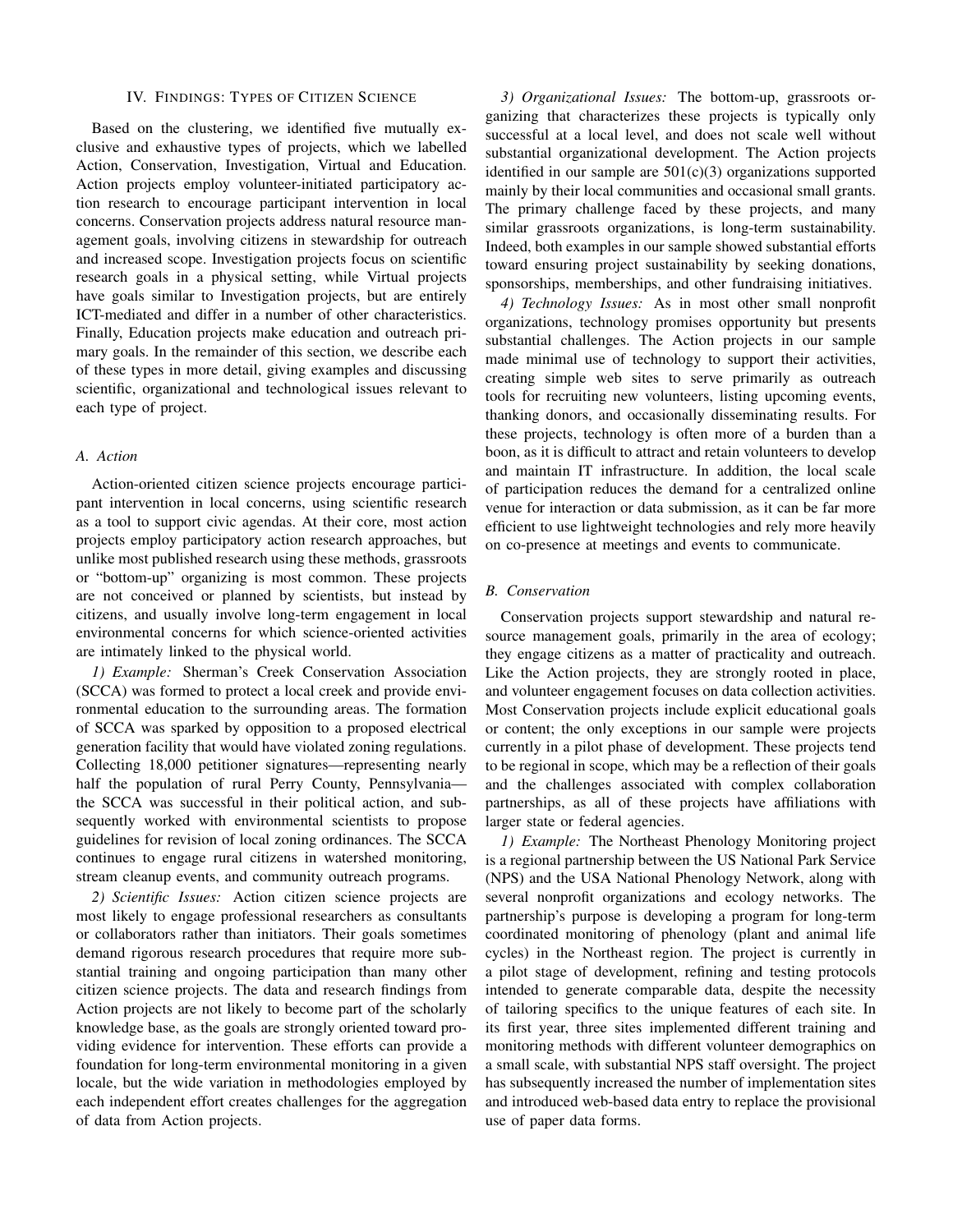*2) Scientific Issues:* Conservation citizen science projects focus on generating data intended primarily for resource management decision-making, and are often equally concerned with promoting volunteer stewardship and awareness. While the focus of these projects is management, careful attention is paid to scientific validity as well; projects without strong academic affiliations are typically lead by professional researchers employed in governmental organizations. The staff organizing these projects can often draw on established volunteer bases, and tend toward conservative estimates of volunteer interests and abilities based on prior experience when creating research designs. Although most of these projects generate public data sets, they are not often presented in an easily accessible format.

*3) Organizational Issues:* Most Conservation citizen science projects are long-term monitoring efforts, but unlike the Action projects, the projects in our sample show a very low incidence of sustainability measures. This suggests heavy dependence on federal or state funds, and grants from agencies like the United States Geological Survey and United States Department of Agriculture, which were primary sources of support for several Conservation projects in our sample. These projects include both top-down (researcher-initiated) and middle-out (management-initiated) forms of organizing [27], which appears to occur mainly in projects with federal agencies as primary partners.

*4) Technology Issues:* The Conservation projects in our sample demonstrate a bimodal distribution with respect to technology uses—either fairly limited, or fairly sophisticated. Two of the projects we examined are technology-driven, emerging from technology design projects or new opportunities for data collection through ICTs, one collecting earthquake reports from the Twitter social networking site, and another employing smartphone applications for submission of geotagged images of invasive plants. By contrast, while most of these projects used web technologies for data entry and access to results, two projects had not implemented online data submission.

# *C. Investigation*

Investigation projects are focused on scientific research goals requiring data collection from the physical environment; these projects best fit the definition of citizen science from [1]. While education is not always an explicit goal, it is frequently a strongly valued but unstated purpose, and Investigation projects often provide educational materials or include task structures that support ongoing learning. These projects range from regional to international in scope, and can achieve very large scales of participation: two projects that we evaluated engage tens of thousands of participants and receive millions of annual observations. Most of these projects focus on biological research, but our sample also includes projects in meteorology and climatology.

*1) Example:* The Great Sunflower Project was created by a single scientist to study pollinator service. Participating volunteers report data on the activity of bees in their gardens, following a specific protocol for observation and reporting. Volunteers' contributions are coordinated through a simple web portal running on an open source content management system, where participants describe their gardens and make observation reports. The project has been so successful in attracting volunteer interest (close to 80,000 people registered in two years) that maintaining project sustainability has required changes to the original participation protocol, fundraising efforts outside of the usual academic sources, and additional staffing for community management.

*2) Scientific Issues:* Valid scientific results are a substantial concern for these projects, which are aimed at formal knowledge production and are most often organized by academics. Careful project and task design are the primary means for generating reliable results, and these projects employ a variety of validation methods (e.g., uniform equipment, entry form validation, triangulation, algorithmic flagging for expert review), though they rarely utilize direct replication or explicit volunteer screening, which might jeopardize secondary educational goals. In addition, the spatial distribution of participants is usually an asset for these projects, which typically examine geographic distribution of species or natural phenomena (e.g., precipitation), but poses concurrent challenges in sampling bias. The uneven distribution of human populations can lead to problems with representativeness of data sets covering large areas, but this drawback can be ameliorated in the research and task design, as well as by attracting larger numbers of contributors and through targeted recruitment efforts.

*3) Organizational Issues:* Most Investigation projects involve academics or nonprofit conservation organizations as the primary organizers, and a top-down structure of organizing is a defining characteristic. Operating at larger physical scales, these projects may attract substantially larger numbers of volunteers—several in our sample reported tens of thousands of contributors—which can quickly lead to management and sustainability challenges, as seen in the Great Sunflower Project. As a result, nearly all of these projects engage in some form of fundraising, demonstrating the most diverse set of strategies for financial sustainability among the types of projects we identified. Common measures include soliciting donations and selling promotional merchandise or tools required for participation, in addition to seeking grant funding from a variety of sources ranging from community foundations to the US National Science Foundation (NSF). The largest of the projects in this group also utilized sponsorships, sales referrals, and licensing as revenue streams.

*4) Technology Issues:* Similarly to the Conservation projects, the Investigation projects employ a wide variety of technologies. These range from a combination of a Yahoo! Sitebuilder web site and SurveyMonkey form for data submission to a multi-million dollar custom platform with numerous localized portals commissioned by independent organizations contributing to the project. As these contrasts suggest, the variation across Investigation project technologies is likely partially attributable to a combination of funding resources and project lifespan. All of these projects took advantage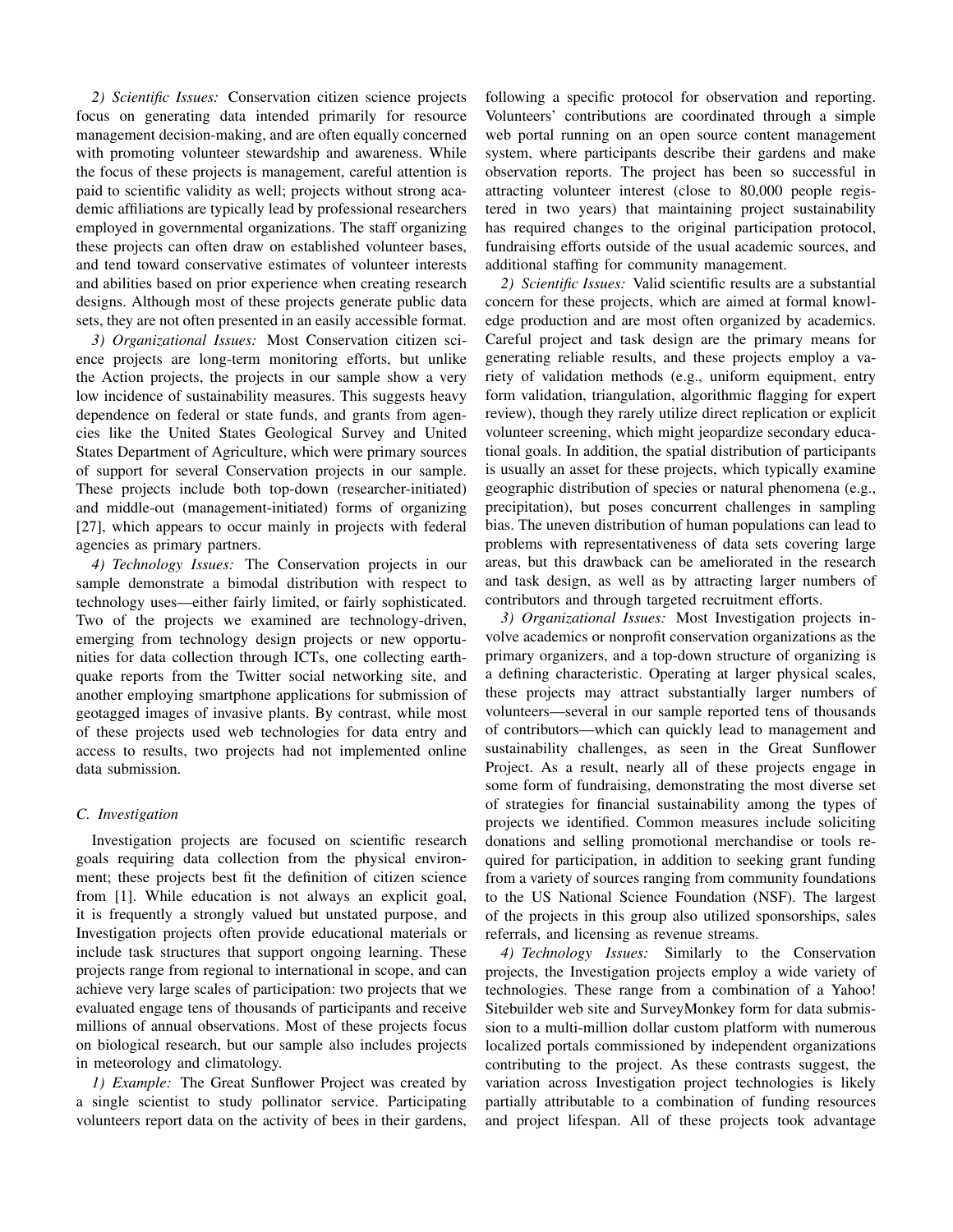of the efficiencies offered by web-based data entry, but few provide data in readily usable formats; the eBird project is a notable exception with respect to providing data through multiple media suited to different audiences and purposes, along with the most substantive range of analytical tools of any project in our sample [28].

## *D. Virtual*

In the science-oriented Virtual projects, all project activities are ICT-mediated with no physical elements whatsoever, differentiating them from the Investigation projects in which the physical places of volunteer participation was also important. While these projects share their goal orientation with the Investigation projects, their common features are quite distinct from all other groups of projects, and they represent a project type that has not been examined in prior typologies of citizen science. The projects in our sample came from the fields of astronomy, paleontology, and proteomics, a branch of microbiology focusing on protein structures. In addition, we classified several psychology projects listed at the Science For Citizens website, but found that they do not match our definition of citizen science because participating as a subject is not generally considered research collaboration. In most other respects, however, the features of the psychology projects were congruent with the Virtual projects, suggesting that their commonalities may be related to the influence of virtuality on participation.

*1) Example:* Galaxy Zoo is perhaps the best known of the Virtual projects, organized by an inter-institutional team of professional astronomers. Volunteers apply superior human perceptual capacities to computationally difficult image recognition and classification tasks, providing an important service in data reduction. The tasks are performed through a web portal that presents images of galaxies and asks volunteers to make judgments about specific characteristics, with questions such as whether the galaxy has a bulge or a bar in its center, or how many spiral arms are evident. The project's leaders ensure quality by having each image evaluated by multiple volunteers, with algorithmic flagging of low-consensus items for professional review. The site also offers a blog authored by the astronomers and forums for discussion among participants, providing multiple venues for engagement. After three years, Galaxy Zoo has classified over 56 million galaxies, and counts a growing contributor base of over a quarter of a million volunteers.

*2) Scientific Issues:* Like the Investigation projects, the primary challenge for Virtual projects is ensuring valid scientific results. The matter is complicated by the requirement of designing tasks suited to online participation that will elicit valuable contributions while maintaining volunteers' interest. Motivation concerns are addressed with various technological mechanisms that take advantage of natural human competitiveness, creating engaging game-like task designs, and sometimes the potential for discovery of a proverbial needle-in-ahaystack, e.g., a new type of astronomical body or a particle of space dust. In terms of validation efforts, the primary mechanism in every Virtual project is replication: multiple reviews or ratings, from two to hundreds, are combined with sophisticated algorithmic identification and prioritization of items for expert review. These methods seem to work very effectively with large numbers of volunteers, but require a critical mass of contributors.

*3) Organizational Issues:* All of the Virtual projects were formed through top-down organizing by academics, and most projects' affiliations are exclusively academic, a characteristic somewhat ironically consistent with relatively little provision of educational materials for participants. None of the Virtual projects are operated by nonprofit organizations, relying instead on research funding. Much like the Conservation projects supported by federal and state monies, the Virtual projects also had no substantive sustainability measures beyond grants; although two projects offer t-shirts through thirdparty services, these sales are more likely to indirectly support volunteer recruitment and retention than bolstering project finances. By contrast, however, almost all of these projects have an indeterminate project duration, suggesting that they will persist only as long as current funding (and researcher interest) permits, leaving the matters of data and infrastructure maintenance in question.

*4) Technology Issues:* As suggested by the scientific issues faced by Virtual projects, the types of tasks for which this approach is suited are limited, and in most cases, executing them requires complex custom web platforms. Virtual projects take advantage of advanced technology tools to make extensive use of reputational rewards and friendly competition; they award points, display leaderboards, and offer incentives such as naming privileges or co-authorship as rewards for discovery. Some projects also take advantage of self-competition by providing participants with performance feedback, a feature that is substantially easier to implement for the style of tasks seen in the Virtual projects than for most place-based projects. Access to computer scientists may also be a significant factor enabling domain researchers to coordinate the development of impressive custom platforms for human computation.

An exception to these observations is the Open Dinosaur Project, a true open science collaboration that operated differently from all other citizen science projects that we examined. This limited-duration project used only free technologies (Wordpress and Google Docs) for coordination of volunteer efforts, none of which were dependent on special software or platforms aside from the hosted services.

# *E. Education*

The Education projects in this typology make education and outreach primary goals, all of which include relevant aspects of place. The projects that fit this definition could be further subdivided by focus on informal versus formal learning opportunities. As all members in this grouping are explicitly education-oriented, they provide informal learning resources, with most projects also offering formal curricular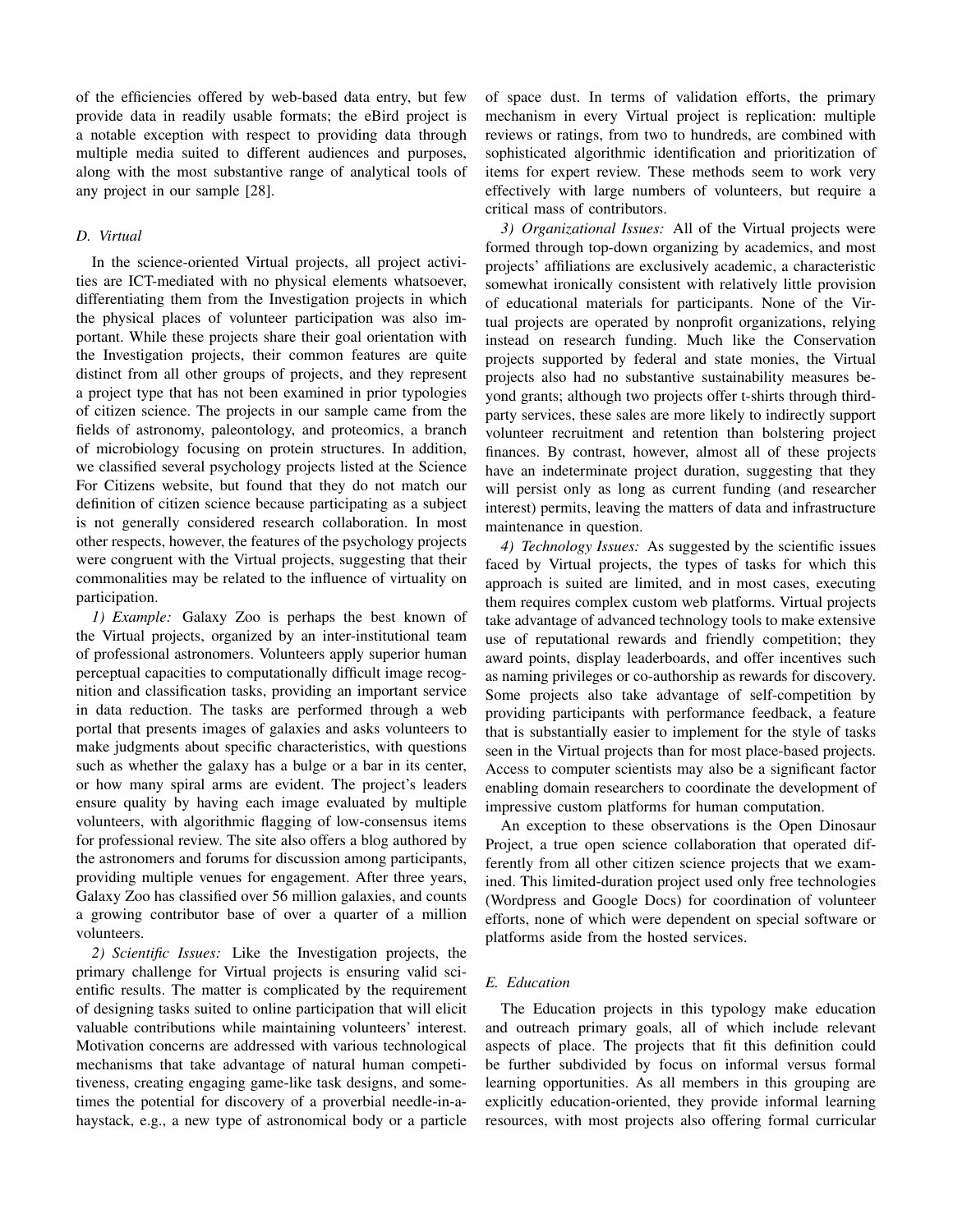materials. In addition, several projects have designed tasks that permit cumulative learning experiences, a feature shared with a number of the Investigation projects.

*1) Example:* Fossil Finders is a project that brings together educators, students, and researchers from the Paleontological Research Institution in Ithaca, New York. The project focuses on investigation of Devonian-age fossils, with curriculum resources and teacher development workshops targeted for elementary and middle school science classrooms. Unlike many other citizen science projects, the structured classroom environment and supervised inquiry-based format permits students to form and test their own hypotheses, using data compiled from their own work as well as other classrooms' contributions. This also permits independent expansion and extension of the project activities, such as collection, identification and description of additional fossil specimens, and examination of additional features such as encrusting organisms or evidence of predation.

*2) Scientific Issues:* The Education projects in our sample focus on biology, astronomy, and paleontology. Some can be considered citizen science only by virtue of including a research partner as an organizer; that is, these would otherwise be classroom projects that would not involve contribution of observations or analysis to larger scientific research efforts. The relative cost of acquiring data through formal education projects is substantially higher, particularly in costs for participation, reinforcing our assessment of the primacy of educational goals over scientific contribution. In addition, there is a wide range of scientific rigor; overall, the emphasis tends to be on outreach, learning, and developing scientific inquiry skills, rather than on generating scientifically valid results. More projects in this category included data analysis tasks than any of the other types, however, providing opportunities for developing critical thinking skills that are largely absent elsewhere.

*3) Organizational Issues:* The top-down organizing of Education projects is hardly surprising, and most involve multiple different types of partner organizations. All of these projects appear to have substantial funding; however, as in other categories where large grants provide the bulk of project funding, limited measures were in place to ensure an ongoing revenue stream. The Radio Jove Project is an exception on this dimension; among all of the projects we sampled, it is the only completely self-sustaining project, although it almost certainly required substantial initial funding to achieve this state. The intended duration and sustainability of these projects is therefore an open question. Since half of the projects we examined appeared to be short-term projects and half longterm, it is likely that ongoing project operation is not an intended outcome for some Education projects.

*4) Technology Issues:* All of the Education projects used technology to support data entry tasks, with some making fairly sophisticated uses of technology. In one case, the project requires participants to build technology resources, significantly constraining potential participation but strongly supporting the educational goals. The target audiences are varied, with several projects' websites and tools designed to appeal to young children and families, and others oriented more toward teachers and older students. The functionality and resources offered on each project website is directly related to the intended audience; sites that were clearly designed to engage children had far less content and functionality than those intended for teen and adult participants. This suggests a constraint for technology design not evident in the other project types, as explicitly supporting youth participation requires a different standard of usability and instructional clarity than is typically provided for adult volunteers.

# V. DISCUSSION

In this section, we discuss the limitations imposed by the sample, the key dimensions used in the typology development, potential uses for the typology, and future work.

## *A. Sample Limitations*

The sample of projects selected has some limitations; these include the sample size and predominance of projects based in North America. The sample size of thirty projects is only a portion of currently active citizen science projects; the Citizen Science Central site lists approximately 120 projects and Science For Citizens includes over 150 projects, with new projects surfacing regularly. The landscape sampling method has the goal of selecting representative entities rather than exhaustiveness or statistical analysis, however, making a smaller sample size appropriate for initial typology development. As our ongoing efforts seek to develop a comprehensive database of citizen science projects, we expect to identify further nuances permitting identification of subtypes based on secondary characteristics in future work.

A second limitation of the sample is inclusion of mostly North American projects, which does include several projects that are international in their focus and participation (organized from the US), and a UK-based project. Preliminary searches for additional projects in other countries suggests that these projects focus primarily on biodiversity monitoring (e.g., [29]) and strongly resemble those in North America; however, few examples have been found outside of North America and Western Europe.

## *B. Key Dimensions*

As previously mentioned, we classified each project on over 80 dimensions drawn from a conceptual model based in the literature and fieldwork. The primary categories of facets included project demographics, organizational affiliations, funding sources, multiple types of outcomes, features of processes and technologies, and numerous specific aspects of project and task design. After examining several alternate arrangements, we found that grouping projects according to their explicit self-described goals produced clusters with consistent patterns evident in other sets of facets. We further divided the science-oriented projects according to whether there is a physical component to participation; strong regularities among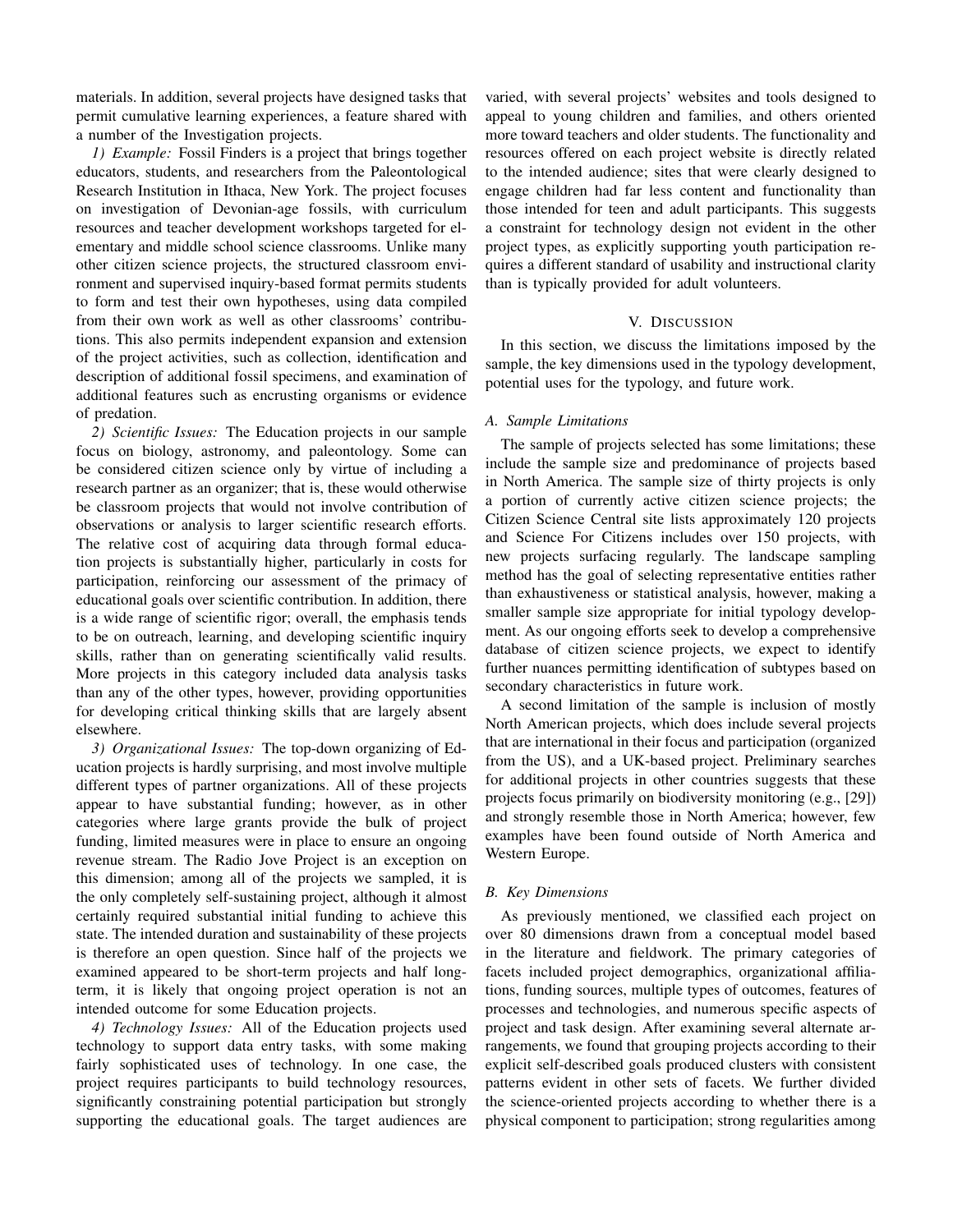the Virtual projects evident in no others, and the members of class of projects have previously gone unacknowledged in other typologies. We then reviewed the resulting typology with practitioners, who confirmed the intuitive fit of the typology to their experiences, as well as both the relevance and novelty of including physicality as a key point of differentiation between Investigation and Virtual projects.

All projects were coded with both a primary and secondary goal, while other facets could substantiate these explicit goals with further evidence. For example, education is both a project goal and a set of facets describing more specific details, such as whether project tasks provide structures for ongoing learning, and whether informal or formal learning resources are provided. Our evaluation is based only on the explicit goals mentioned in the project materials, which is a substantial simplification for many citizen science projects.

We note that education and outreach may be equallyweighted goals for many Conservation and Investigation projects, and this is in fact apparent in the secondary set of education facets. For example, the Missouri Stream Team Program, Monarch Larvae Monitoring Project, and eBird all showed evidence for every pro-education facet, but by contrast, Stardust@home was the only Virtual project with a positive indicator for more than one education facet. This set of observations is especially relevant to outcomes, as best practices guides for practitioners have repeatedly identified a balanced science-education approach to citizen science as most productive and successful [22].

Another theme that emerged is related to the relationship between types of affiliations and funding models that dominate each cluster. While none of the types demonstrated a single consistent strategy, the frequency of co-occurrence for particular combinations of these characteristics was striking: projects receiving substantial federal, state, or grant funding showed far less evidence of pursuing a diverse set of revenue sources that could ensure long-term sustainability. Similarly, geographic scope was linked to technological sophistication. The smaller local and regional projects had implemented the simplest technologies, while the projects operating at an international or global scale typically had the most feature-rich and carefully customized platforms to support participation by increasingly large numbers of participants.

# *C. Uses for the Typology*

This typology is a promising complement to the existing participation-oriented typologies; it classifies projects by primary goal orientation and degree of virtuality. These features can also be compared to the participation-based typologies to identify patterns of participation style according to project goals. In addition, this typology highlights a class of projects previously overlooked by other typologies of public participation in scientific research—those entirely mediated by technology, such as Galaxy Zoo, FoldIt, and Stardust@home.

The first of several uses for this typology is guiding sampling for future research. In addition, however, we believe that the typology shows regularities among projects based on a number of readily identifiable characteristics that can be useful for project design and technology development. For example, we found that Virtual projects typically use a number of technology-based mechanisms to help motivate continued participation which are used much less frequently by other types of projects. Future technology development to support Conservation and Investigation projects might emulate the Virtual projects' successful examples, as these features have potential to improve recruitment and retention. Similarly, new projects in the early stages of development could use the typology to identify similar projects as potential sources of inspiration for research and task design. Finally, funding organizations could use the characteristics highlighted for each project type to help evaluate proposals for congruence with funding objectives.

## *D. Future Work*

There are several potential directions for future work based on this initial typology. Better results could be achieved by directly eliciting project information via a survey, allowing us to construct a more robust classification which would almost certainly surface further nuances between project types. Classifying a larger number of projects would also help to ensure the applicability and completeness of the typology through more exhaustive sampling, permitting the use of statistical methods for clustering, and examination of the distribution of projects among the different types. In addition, this typology could be combined with prior participation-based typologies to examine the interaction of goals and participation design in practice. Finally, the typology can also be used as a foundation for further research on citizen science, providing a basis for project sampling according to readily observable characteristics for more in-depth study.

## VI. CONCLUSION

Citizen science represents a new type of open movement, welcoming contributions to scientific research from a diverse population of volunteers. This domain of practice is rapidly expanding with the availability of enabling technologies and mounting evidence in favor of the efficacy of the research strategy. Prior citizen science typologies have focused primarily on the integration of public participation in different steps of scientific research, and this paper complements the prior work with an orthogonal classification based on project goals and virtuality. Our goal in developing this typology was to generate a comprehensive description of the landscape of citizen science to identify necessary conditions for successful research projects employing this mode of production. The typology identifies five types of citizen science projects— Action, Conservation, Investigation, Virtual, and Education each of which is self-similar along other dimensions. This classification scheme provides insight into the organizational and macrostructural factors influencing the development of these projects, and maps the current space of citizen science